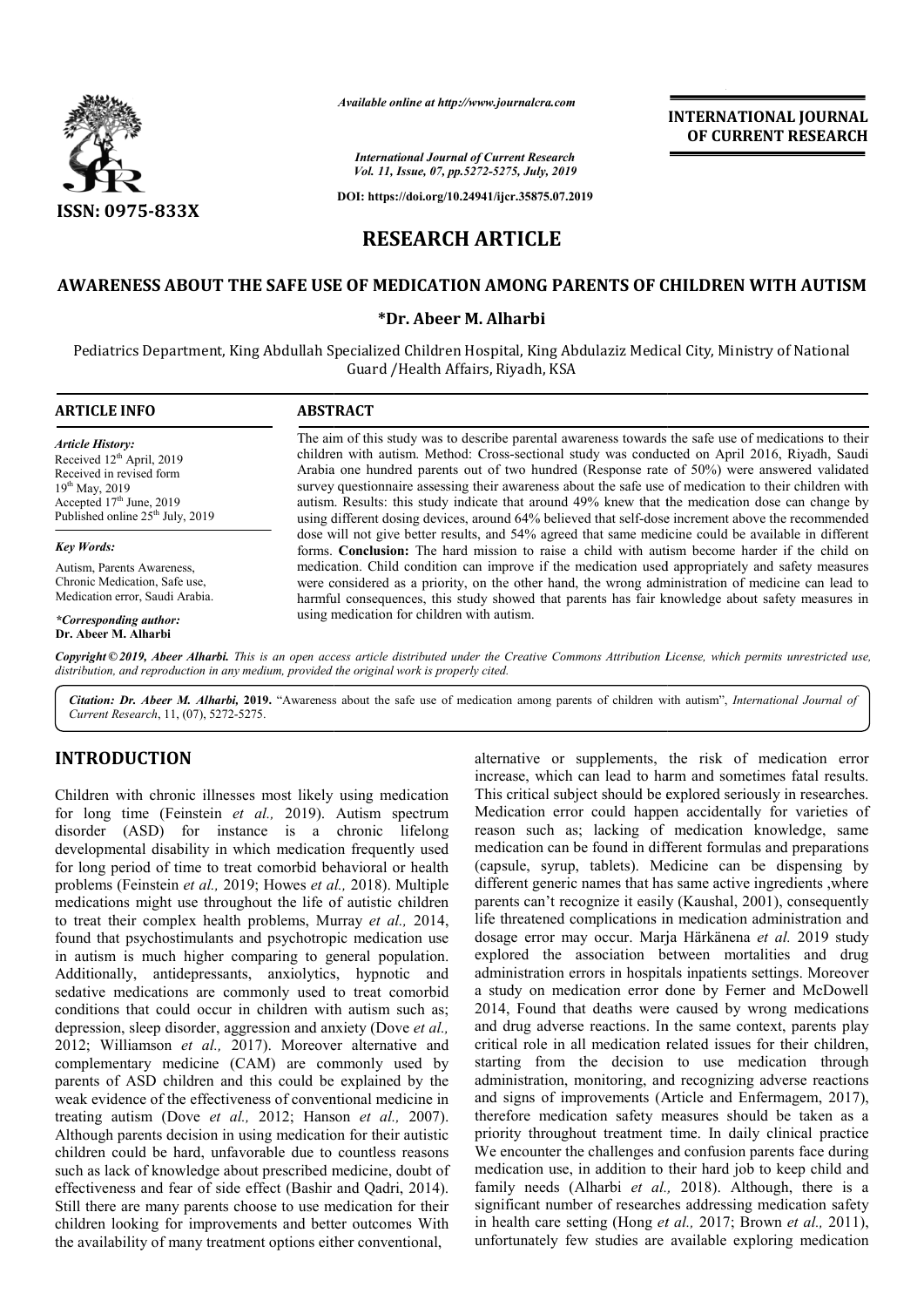errors and what safety measures were used by parents and other caregivers at home. The objectives of this study were to explore parent's basic knowledge on safety measures that should be taken during medication use to prevent medication errors that could lead to serious unwanted complications to their children, moreover to address the critical needs for more researches to be conducted on medication safety at home.

#### **METHODS**

Data used in this study was obtained from the data base of same author previous study "Autism and medication use between Parents willing and worries "Current Opinions in Neurological Science, 2018, Volume 3 Issue1.

**Study design and participants:** A cross sectional study was conducted in Riyadh, Saudi Arabia, Survey questionnaire were distributed to tertiary care hospitals with specialized Autism clinics running on regular basis, In addition to autism rehabilitation center and to Families attending community autism related activities during the month of April 2016 which corresponds to the international autism awareness month .Parents and relatives of autistic children who were on medications aiming to assess their attentiveness in the safety measures in using medication and explore on the factors that interfere with their decision ,inclusion criteria was; both males and females ,autistic children on medication, care giver directly involved with child's care and medication administration

**Measure:** A Twenty-three survey questions were developed by the authors in English and Arabic Languages to assess parent's perception in medication use in autism, it was reviewed by bio station, pharmacist and experts who are working with autism patients, content and face validity was done, a self-administered questionnaire was handed to the parents by clinic coordinators and volunteered. Questionnaire filled and returned back after 10 to 20 minutes. Survey questionnaire consisted of introductory cover page, consent form, followed by survey questionnaire which include 3 sections; the first section includes questions related to demographic characteristic of the participants, (age, gender, martial-status, and educational level) the second section includes questions related to believes and worries related to medication use, and the third section covers questions related to compliance with medication used and satisfaction about drug information given to them as well as other drug information resources, all items are rated on a 3-point Likert scale1 as Yes, 2 as No and 3 as I don't know .Participants Reponses in survey questionnaire section 3 were used in current study .

**Statistical analysis:** Descriptive statistics for categorical data were displayed as number and percentage and mean± Standard deviation (SD) or median  $\pm$  Inter Quartile range (IQR) for continuous data. The group differences for categorical variables were assessed with Fisher's exact test or the Chi square test A P value of  $\leq 0.05$  was considered statistically significant. A statistical Analysis system version 9.4 was used for data analysis.

**Ethical considerations:** The proposal was approved by ethical board (IRB) at King Abdullah Research center (KAMRC) Participation in the study was voluntary, Informed consent

provided to the study participants before data collection. All the data kept under lock and key and only the PI will have access to it. The confidentiality and anonymity of the participants were kept all throughout the study and in the dissemination phase.

#### **RESULTS**

One hundred participants filled the survey questionnaire and returned back out of 200 with 50% response rate. Majority of respondents were females (84%). The 32% of responders were from 31 years to 40 years old. More than half 59% of the responders held university degree, and 21% has secondary education, Majority 65% were married and 17% were singles.



**Figure 1. Parents knowledge about the presence of same medicine in different forms**

Fig.1 Assess if the parents' aware that same medication can be present in different forms like (Capsule, syrup, injection and others) results showed that around 54% of parents aware comparing to 31% who don't know and 16% not aware of this information.



**Figure2. Parents knowledge about the medication dose change according to the delivery device used**

Fig.2 Explore if parents recognized that the dose can be change by changing delivery device used to give medications, the response was around 49% has positive response while 32% don't know and 20% don't think changing delivery device can change the dose.

Figure 3 Assess the parents believe on dose effect, approximately 64% believe that self- dose Increment will not give better results, while around 7% believe so and 30% don't know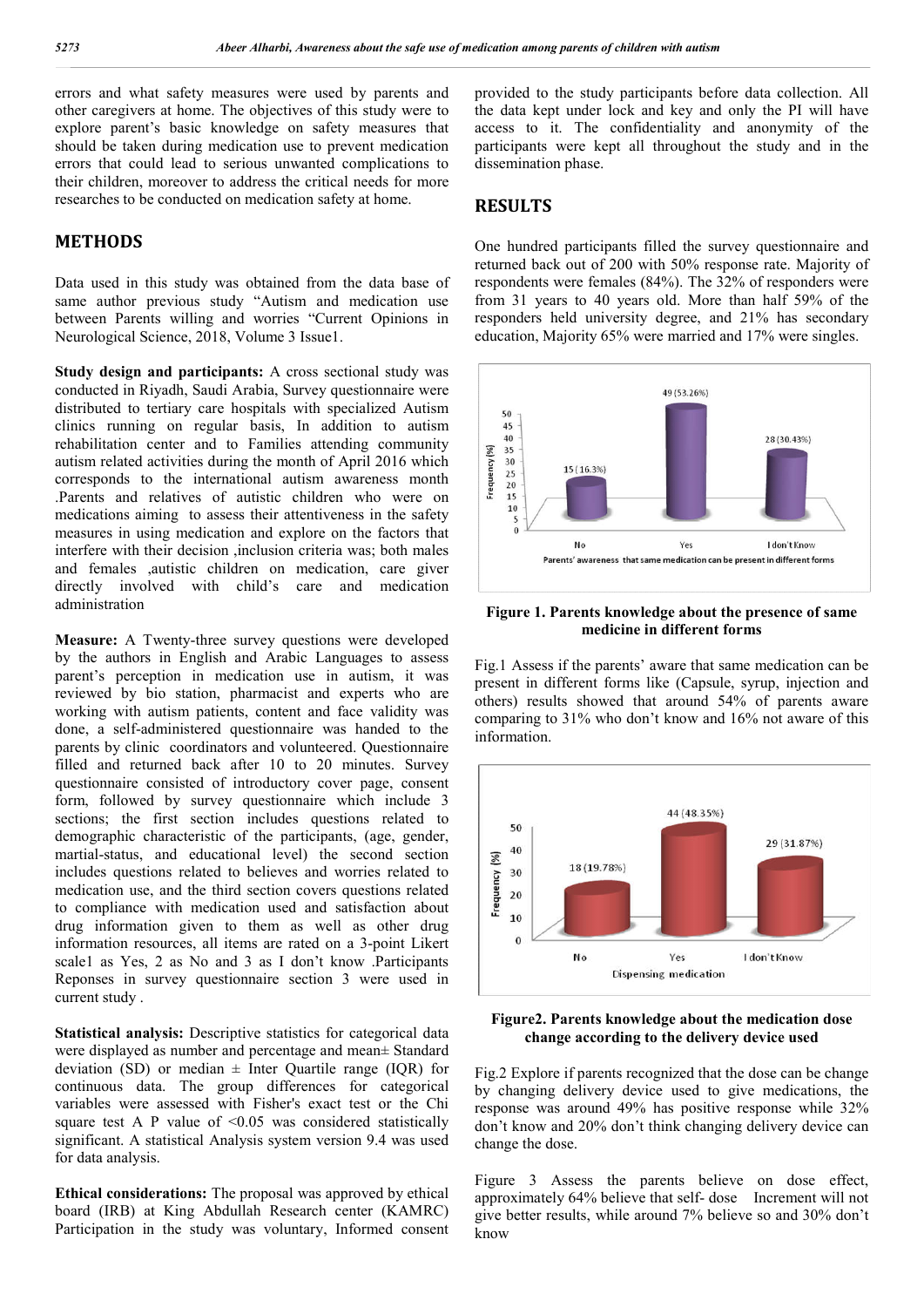

**Figure 3. Parents believe on dose change effect**

#### **DISCUSSION**

Studies have shown that majority of children with chronic illness including children with autism are on long term medication use (Feinstein *et al.,* 2019, Dove *et al.,* 2012, Nath 2016). The rate of chronic use among children was tremendously increased over years, a recent study found that around 1 in 5 children with Medicaid used chronic medication in USA (Feinstein *et al.,* 2019). The consequences of this use can hold benefits and risks in the same time which should be taken in consideration. This study was conducted in Saudi population in which parents' access to conventional and complimentary therapy consider relatively easy and the decision of using medication to the child primarily is parents' choice even with lack of evidence on the efficacy of medication in treating autism (Scahill *et al.,* 2008; Alqahtani, 2012). This study elaborate on the importance of assessing parents competency in fundamental safety measures during drug administration to their childen. Study found that 54% Parents knew about the presence of same medicine in different forms (like, syrup, tables, capsules, injection). While 31% lack this information which can lead to duplicate same medication, that can lead to harmful effect on the child. Also, critically less than half of the study participants 48.35% aware that, the medication dose can change by changing the delivery device used for oral medication. (example using spoon or bigger or smaller syringe other than the one specific for the medicine), this in turn, can be a serious cause of medication error through increasing the risk of overdosing and adverse reactions that eventually lead to hazard of morbidity and mortality.

Moreover, study found that more than half of the parents 64% comparing to 7% believe that self- increasing medication dose without healthcare advice will not give better results. In this study the uncertainty rate of 30% in parents response to survey questionnaire is alarming in serious subject in which medication might be used daily with children with chronic disabilities. In addition, although this study found low rate of wrong believe between 7% to 20% (wrong answer) to the survey questionnaire, but this is considered very critical and clinically significance because the sequalae of this wrong practice can lead to major morbidities and mortalities. The lake of data on medication errors and safety measures used by parents at home comparing to the availability of huge data on the same topic at different health care settings, make this study unique and on the other hand this could affects the comparison part of the study furthermore it could be one of study limitations.

#### **Conclusion**

Medicine can be vital in child treatment plan, meanwhile, medication use can be associated with benefits and risks, taking in consideration that medication errors could lead to fatal results. Safety measures while using medications to the child should be a priority in all settings. In addition, parents of autistic children need appropriate guidance, education and opportunity to practice through hand on short workshops teaching them how to deal with medications safely to achieve desired outcomes. Correspondingly, the support given by health care providers should be a continuous process in order to help parents overcome their challenges while raising their child with autism

**Conflict of interest**: The author declares no conflict of interest

#### **REFERENCES**

- Alharbi AM, Awadallah A, Kumar R. 2018. Current Opinions in Neurological Science Autism and Medication use Between Parents Willing and Worries, 3(1):604–11.
- Alqahtani MMJ. 2012. Understanding autism in Saudi Arabia: A qualitative analysis of the community and cultural context. *J Pediatr Neurol.,* 10(1):15–22.
- Article O, Enfermagem D. 2017. Paternal care to children and adolescent with chronic disease : maternal perception, 38(3).
- Bashir A, Qadri F. 2014. Awareness and problems of parents of children with Autism Spectrum Disorders. *Int J Interdiscip Res Innov.,* 2(2):42–8.
- Brown MT, Bussell JK. 2011. Medication adherence: WHO cares?. *Mayo Clin Proc.,* 86(4):304–14.
- Dove D, Warren Z, McPheeters ML, Taylor JL, Sathe NA,<br>Veenstra-VanderWeele J. 2012. Medications for Veenstra-VanderWeele J. 2012. Medications for Adolescents and Young Adults With Autism Spectrum Disorders: A Systematic Review. Pediatrics [Internet]., 130(4):717–26. Available from: http://pediatrics.aappubli cations.org/cgi/doi/10.1542/peds.2012-0683
- Feinstein JA, Hall M, Antoon JW, Thomson J, Flores JC, Goodman DM, *et al.* 2019. Chronic Medication Use in Children Insured by Medicaid: A Multistate Retrospective Cohort Study. *Pediatrics*., 143(4):e20183397.
- Ferner RE, Mcdowell SE. 2014. Fatal Medication Errors and Adverse Drug Reactions. Mann's Pharmacovigil Third Ed., 489–501.
- Hanson E, Kalish LA, Bunce E, Curtis C, McDaniel S, Ware J, *et al.* 2007. Use of complementary and alternative medicine among children diagnosed with autism spectrum disorder. *J Autism Dev Disord.,* 37(4):628–36.
- Härkänen M, Vehviläinen-Julkunen K, Murrells T, Rafferty AM, Franklin BD. 2018. Medication administration errors and mortality: Incidents reported in England and Wales between 2007-2016. Res Soc Adm Pharm., 15(June 2018):858–63.
- Hong M, Lee SY, Han J, Park JC, Lee YJ, Hwangbo R, *et al.*  2017. Prescription trends of psychotropics in children and adolescents with autism based on nationwide health insurance data. *J Korean Med Sci.,* 32(10):1687–93.
- Howes OD, Rogdaki M, Findon JL, Wichers RH, Charman T, King BH, *et al.* 2018. Autism spectrum disorder: Consensus guidelines on assessment, treatment and research from the British Association for Psychopharmacology. *J Psychopharmacol.,* 32(1):3–29.